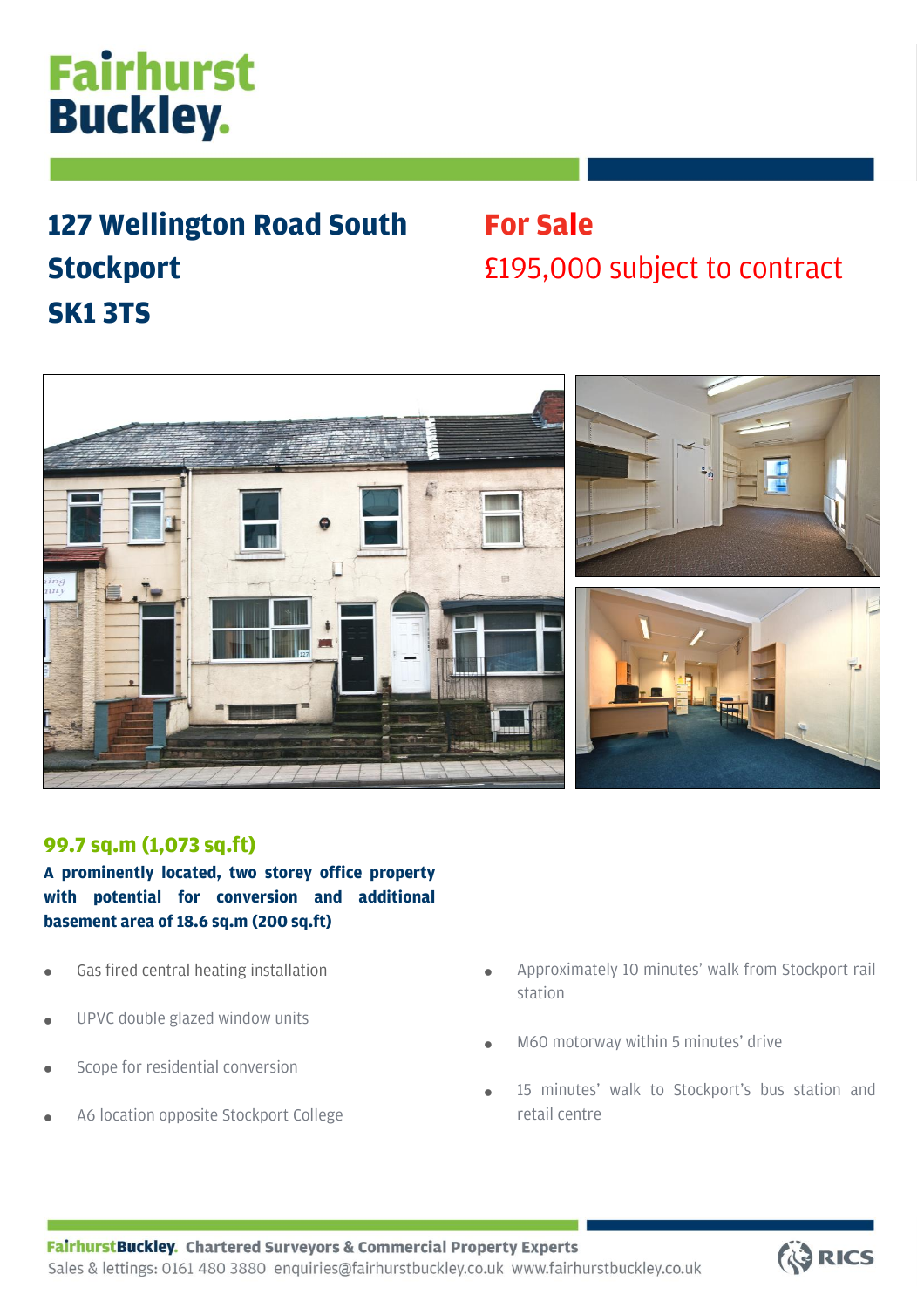#### **Location**

The property is prominently located on Wellington Road South (A6), opposite Stockport College, and is within approximately 10 minutes' walk of Stockport's mainline rail station and 15 minutes' walk from Stockport's bus station and retail centre. Stockport has benefitted from major recent investment including improvements to the road network and major developments such as Stockport Exchange and Redrock leisure and retail scheme. Town centre occupiers now include Holiday Inn Express, Travelodge, Primark, The Light Cinema, Pizza Express, Berretto Lounge, amongst many others. From Stockport's mainline rail station there are regular services to both London and Manchester and Stockport's bus station is presently being redeveloped and will provide an attractive park area with the bus station below. The M60 motorway is within 5 minutes' drive and Manchester Airport is within approximately 15/20 minutes' drive. (SatNav: SK1 3TS)

#### **Description**

A mainly two storey, office property of brickwork construction with part rendered elevations and a pitched slated roof. To the rear there is a single storey extension with a flat felted roof. the property benefits from majority UPVC double glazed window units and a combination of fluorescent/Cat 2 style lighting. The property presently provides offices on two levels with a basement area below, however, would suit conversion to residential use, subject to Planning Permission/Building Control approval.



#### **Ground Floor**

58.7 sq.m (632 sq.ft) net internal area including general office area 1, office 2 and kitchen area with fitted wall and base units and sink unit. In addition there is a lobby area with door to rear.

#### **First Floor**

41 sq.m (441 sq.ft) net internal area including general office area 3, office 4 and storeroom. In addition there is a toilet area with a WC.



#### **Basement/Cellar**

18.6 sq.m (200 sq.ft) gross internal area with a maximum head room of 1.9 m (6' 3'') and a minimum headroom of 1.62  $m(5' 4")$ .

#### **Car Parking**

There are a number of 'Pay & Display' car parking facilities within walking distance of the property.

#### **Security**

There is a security gate to the rear personnel door and security bars/motorised shutter to the rear first floor window.

#### **Services**

Available services include, gas, electricity, water and drainage. The property is fitted with a gas fired central heating installation (not tested).

#### **Energy Performance**

Energy Performance Asset Rating D-88. EPC available on request.

#### **Rateable Assessment**

Rateable Value: £8,800 Business Rates Payable 2021/22: £4,391.20 **NB: You may qualify for 100% Business Rates Relief please ask for details.**

(The information should be verified and may be subject to transitional adjustments/supplements/relief).

#### **Tenure**

Freehold.

#### **Purchase Price**

£195,000, subject to contract.

**Note:** Fairhurst Buckley for themselves and for the vendors or lessors of this property whose agents they are, give notice that: (1) the particulars are set out for the guidance only of intending purchasers or tenants, and do not constitute part of any offer or contract. (2) all details are given in good faith and are believed to be materially correct but any intending purchasers or tenants should not rely on them as statements of fact and must satisfy themselves as to the accuracy of each of them. (3) no person in the employ of Fairhurst Buckley has any authority to make representations or give any warranties in relation to this property.